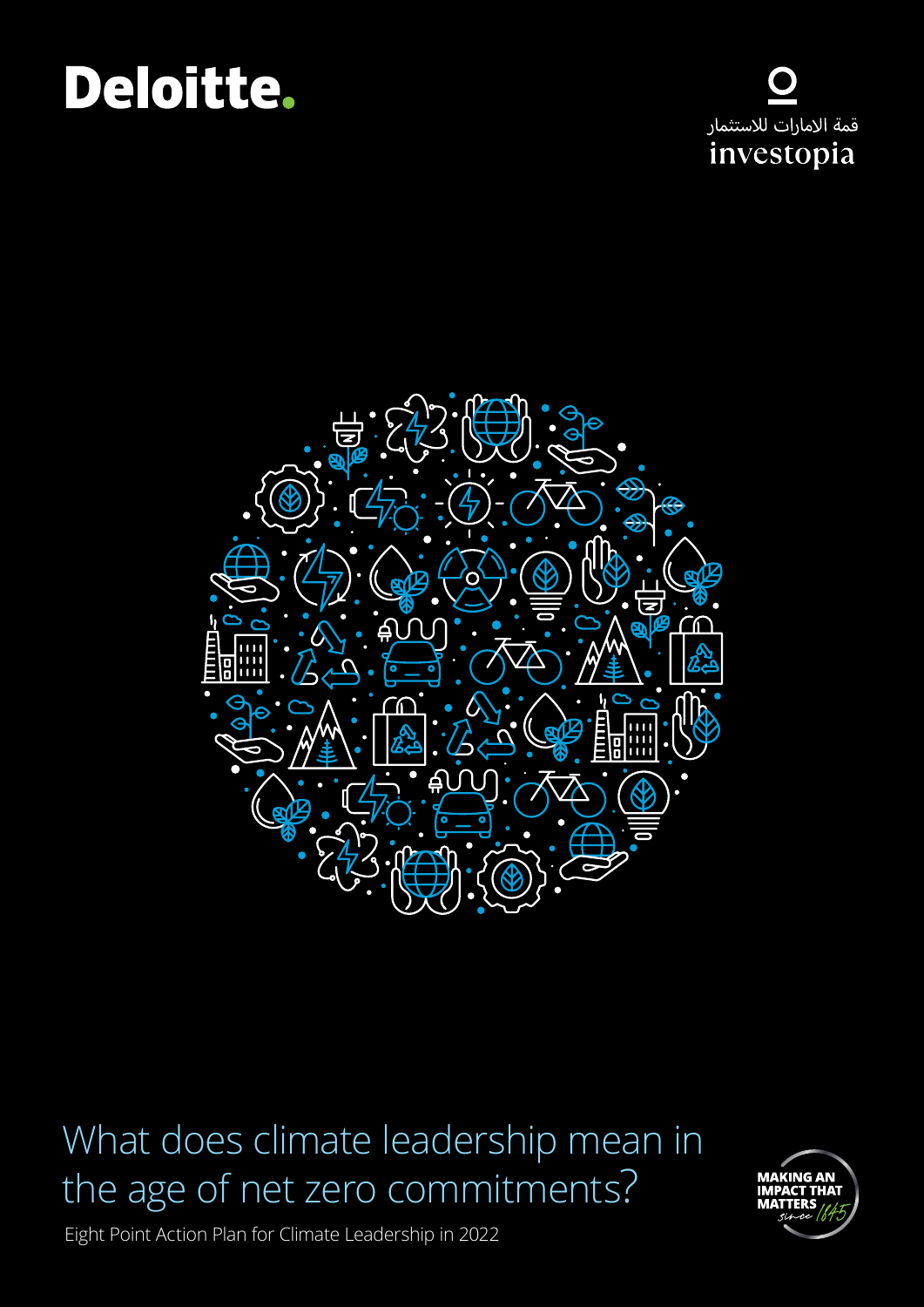# Contents

| What does climate leadership mean in<br>the age of net zero commitments?                       | 03 |
|------------------------------------------------------------------------------------------------|----|
| 2021 - The year the world woke up to the<br>climate crisis?                                    | 04 |
| Reframing what climate leadership<br>means for our net zero world - Eight<br>Point Action Plan | 07 |
| Contact                                                                                        | 18 |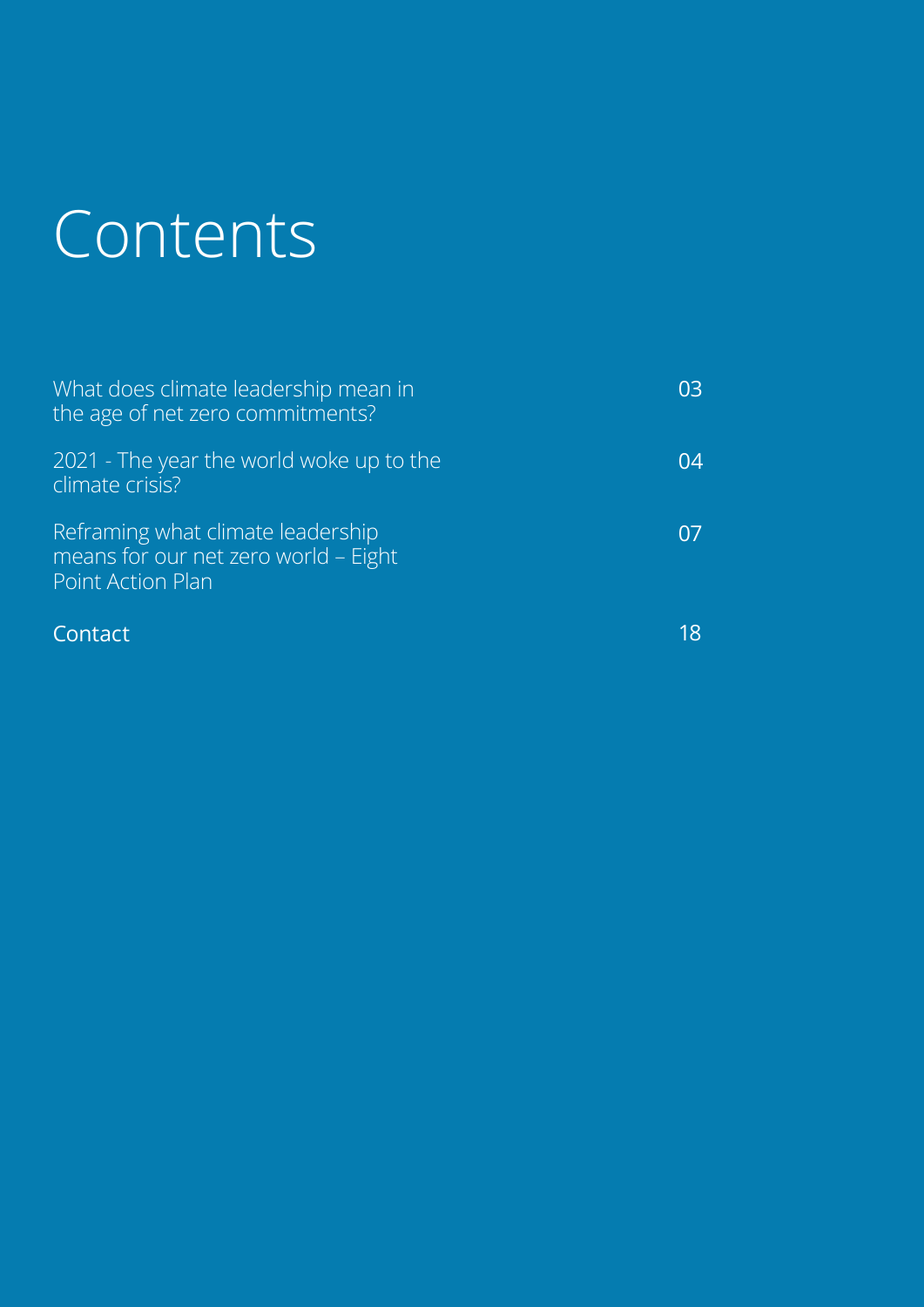### What does climate leadership mean in the age of net zero commitments?

### Eight Point Action Plan for Climate Leadership in 2022

Net zero commitments to reduce emissions in order to control climate change represent a global aspiration that we all must play a role in realizing. Based on the best climate scenario models that we have, net zero by 2050 presents us with the most effective way of minimizing the climate risks we face while managing the transition to a low- carbon future.

To get there, climate leadership is vital. It represents a combination of ambition and commitment to not only find a way through the climate crisis, but also to inspire others to seek the same. With the world awash with net zero commitments, what does this mean in the context of climate leadership? While the commitments made signal a long-term vision, what are the leadership actions that will get us there?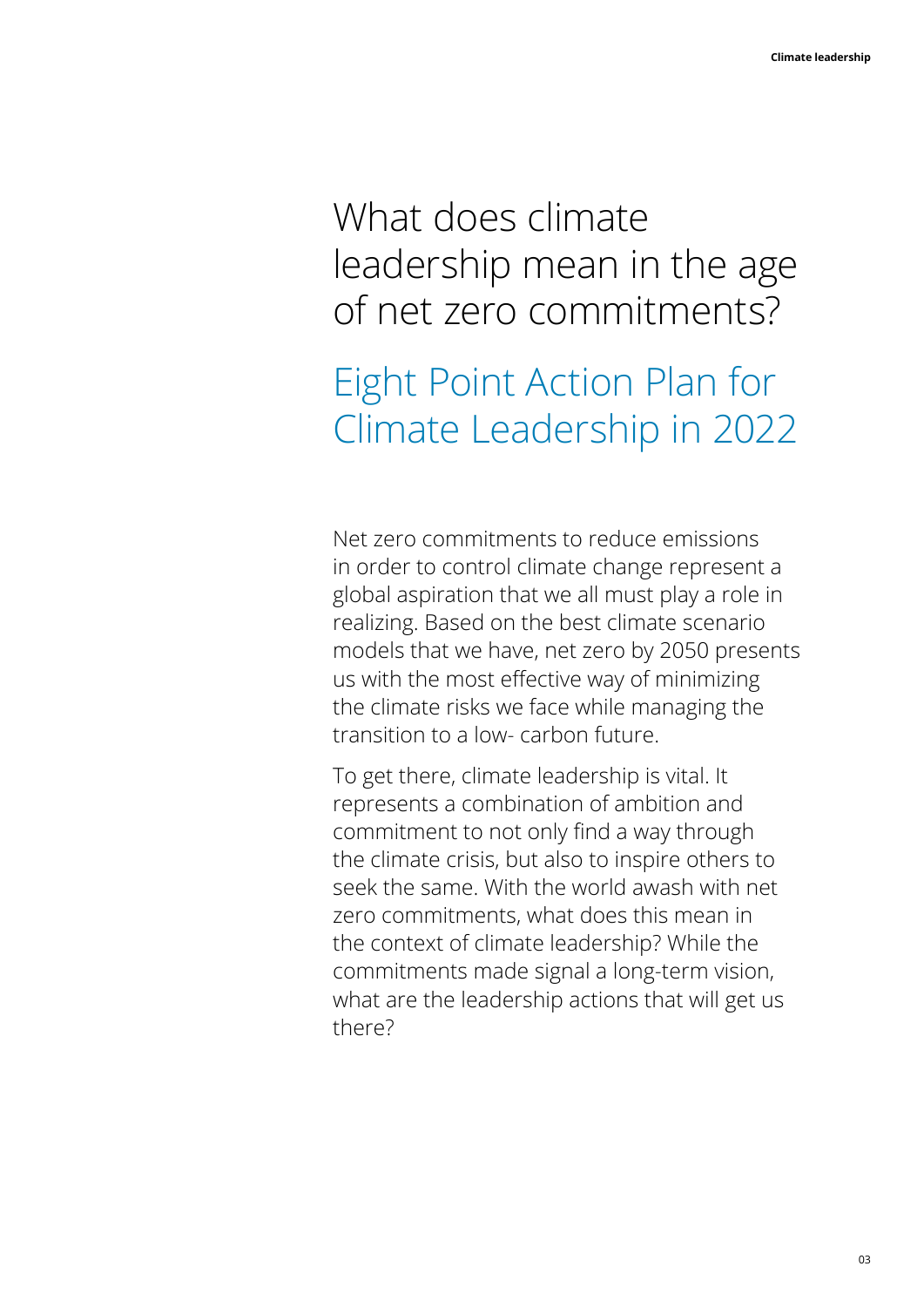2021 - The year the world woke up to the climate crisis?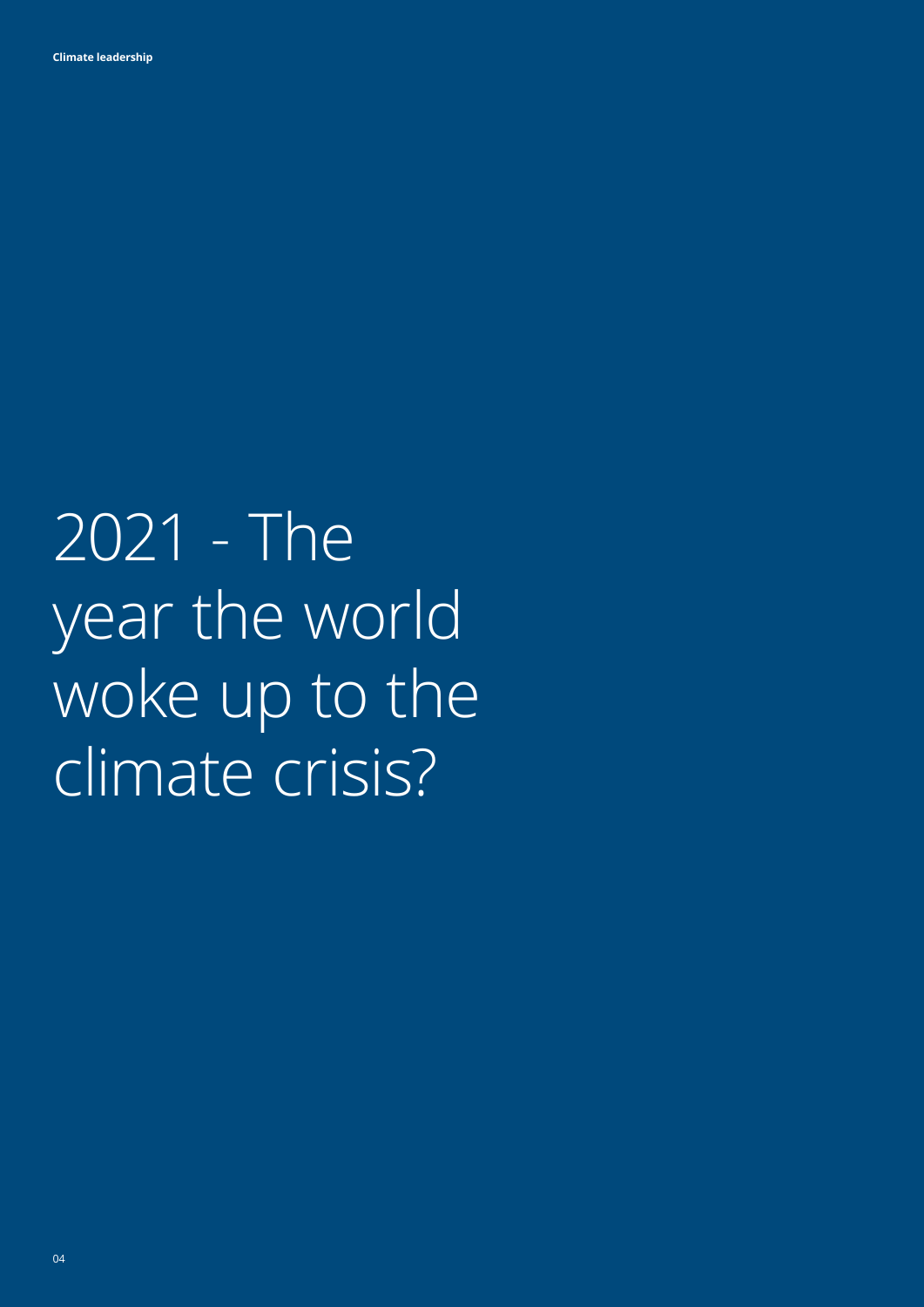Emerging evidence of our climate reality: Last year kicked off with President Joe Biden, in the first few hours of becoming president, announcing that the US would be rejoining the Paris Agreement. However, the year also began with many countries tallying the extensive costs of catastrophic extreme weather events of 2020. The events that followed through the year – from the Intergovernmental Panel on Climate Change concluding that climate change was unequivocally caused by human activities<sup>1</sup> through to new data showing the melting of Greenland was surging (the amount of ice vanishing in a single day is enough to cover Florida in 5cm of water2 ) - showed that much more is needed if we stand a chance of hitting the Paris Agreement goals.

Climate commitments and promises: Against this backdrop, COP26<sup>3</sup> - the UN climate conference in Glasgow - brought together diplomats, business leaders and civil society with the continued hope of limiting human-caused global warming to 1.5 degree Celsius. While many observers concluded that the conference achieved mixed outcomes, nearly 200 countries unanimously signed the Glasgow Climate Pact <sup>4</sup>, agreeing to accelerate the fight against the climate crisis and to commit to tougher climate pledges. In addition to COP26, other climate commitments and promises continue to be made. More than 130 countries have now set or are considering a target of reducing emissions to net zero by 2050 5. At the corporate level, over 200 companies have signed the Climate Pledge 6- a commitment to be net zero carbon across their businesses by 2040. Many of these commitments were made in 2021, largely on the back of the IPCC's 'code red' report – for many this is the year that the world got serious about climate.

#### **But awareness and goal setting will not be enough to achieve the Paris Agreement**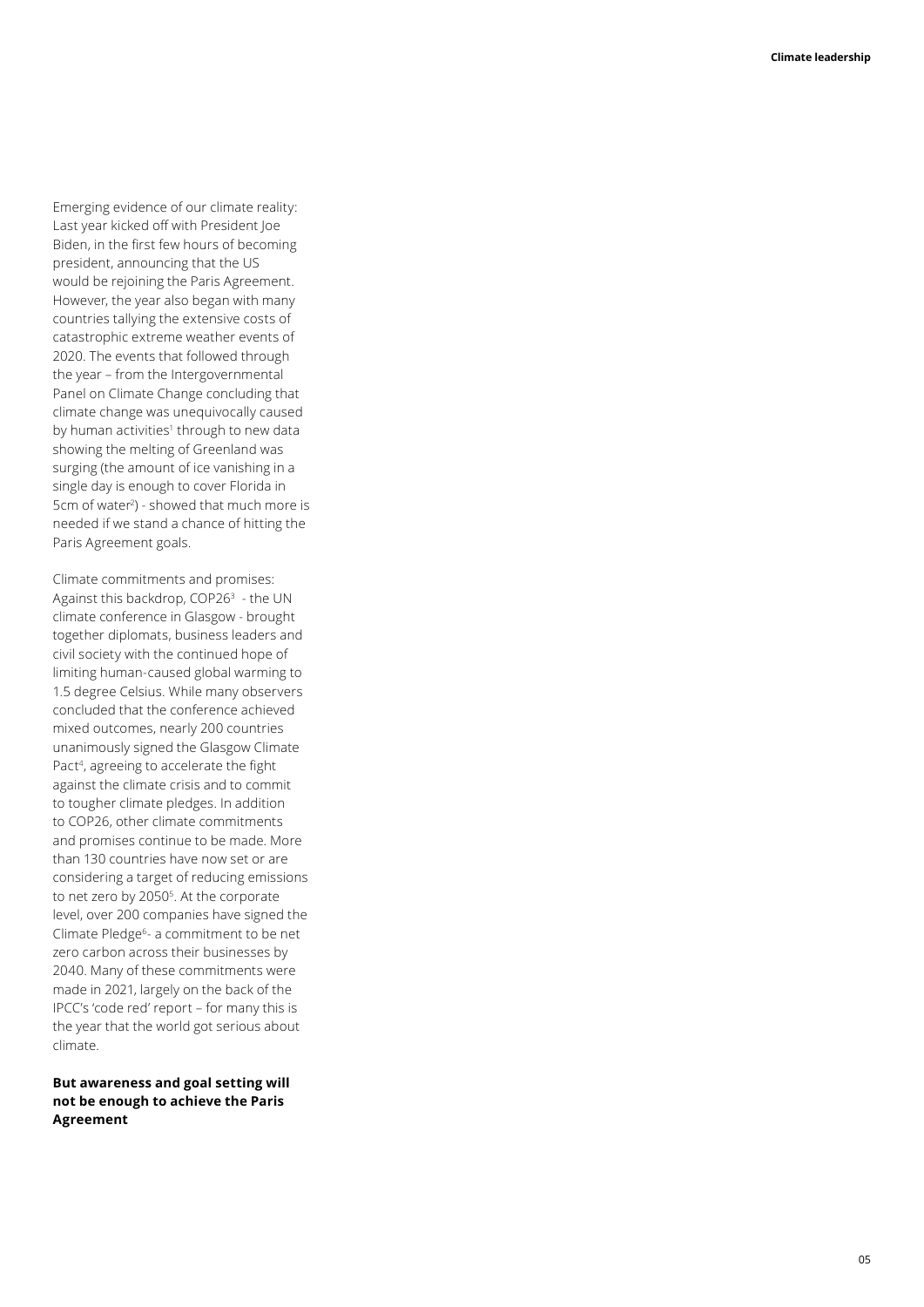Moving beyond the net zero narrative: Net zero has become a buzzword and most actors in the public and private sectors have some shape or form of a net zero narrative in place

Ambition versus reality: There is increasing concern that ambition is far ahead of reality. For example, a recent report by New Climate Institute and Carbon Market Watch<sup>7</sup> assessed 25 major global corporations' climate claims and found that nearly all of them rely on some form of loophole to significantly exaggerate the ambition of their climate targets and actions. At the same time, the UN has indicated its concern about the credibility of commitments being made. This has led to the establishment of a 'Group of Experts' to analyze private sector claims, with Secretary-General Antonio Guterres, arguing "there is a deficit of credibility and a surplus of confusion over emissions reductions and net-zero targets, with different meanings and different markets".8

Moving beyond the net zero narrative: Net zero has become a buzzword and most actors in the public and private sectors have some shape or form of a net zero narrative in place. These run broad and wide including, for example, clearer and bolder corporate plans from heavy emitters, increasingly optimized for the climate transition. In other examples, we also see large scale commitments made through abatement pledges and ESG statements; as well as increased M&A activity to demonstrate positive intent and divestment from assets that contradict that narrative. However, today the major challenge we now face is how to move that narrative around ambitions into credible and transparent decarbonization plans and actions that get us to where we want to be.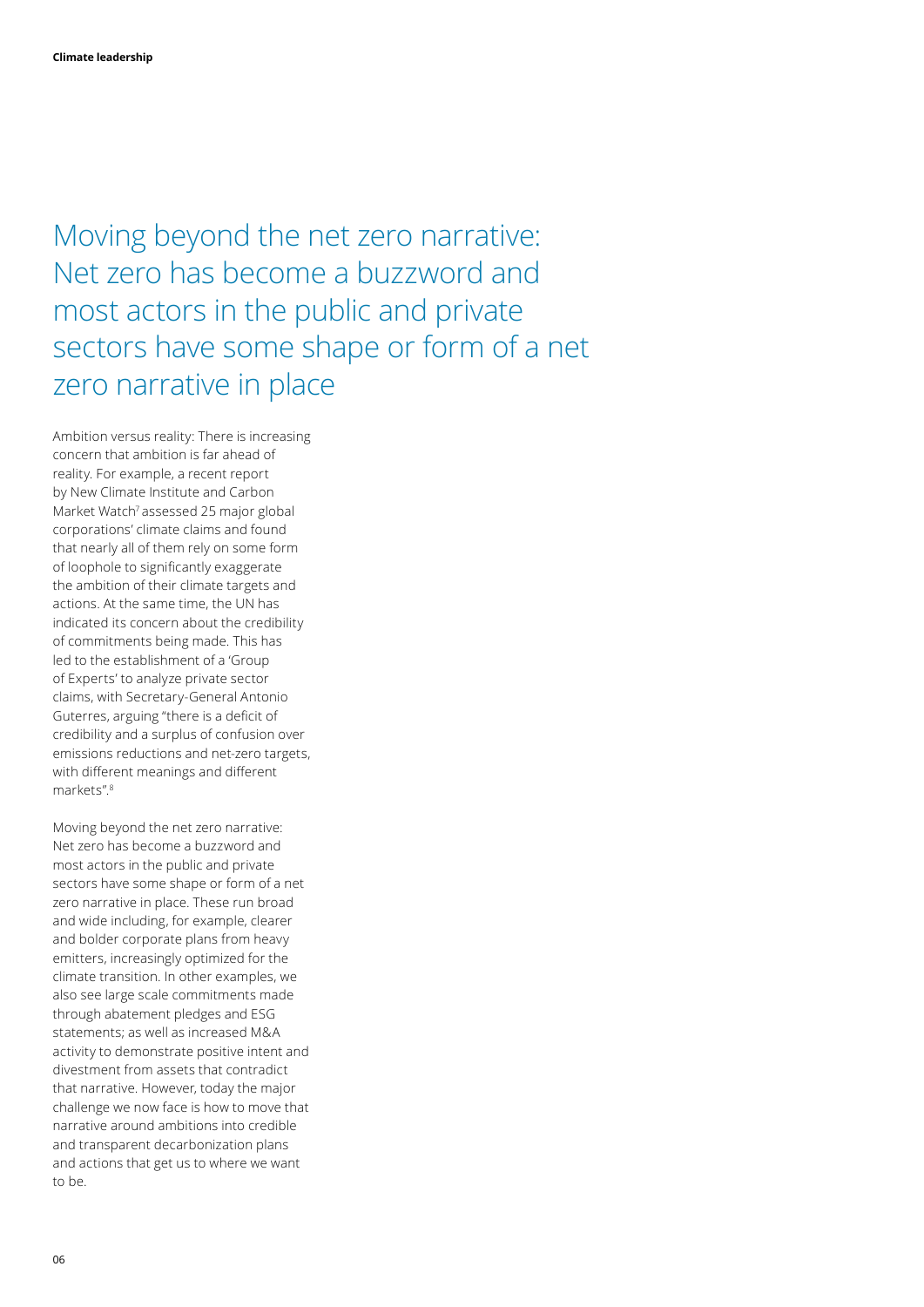#### Reframing what climate leadership means for our net zero world – Eight Point Action Plan

To realize our net zero ambitions requires a reframing of what climate leadership means, calling us to move beyond public declarations to tangible and transparent actions.

This type of leadership happens at two levels … the level of collective leadership – whereby our collective quests require developing processes and institutions that bring people together to pursue the shared goal of climate action; and individual leadership – whereby we take action as individuals alone and also within organizations to achieve climate goals while also influencing and inspiring others to do the same.

The Eight Priorities Action Plan to drive climate leadership:

#### 1. Governments should put in place the necessary rules and frameworks to oversee the authenticity of 'net zero' claims

National governments are responsible for putting in place sufficient rules and frameworks to ensure that organizations making net zero commitments and carbon neutrality claims are held accountable for their actions. This form of leadership is necessary to prevent the dilution of our climate ambitions and ensure that institutional and societal confidence remains in place.

Such frameworks can be designed on a principles-basis – example principles could include:



**Net zero strategies must be measured against the urgent pursuit of emission reductions, using evidence-based targets**  in the process<sup>9</sup>;



**Clear alignment with broader sustainability objectives such as the Sustainable Development Goals (SDGs); and**

**The use of carbon offsets and carbon removal to be considered only in a cautious manner and with reference to additionality**

Leadership is necessary to prevent the dilution of our climate ambitions and ensure that institutional and societal confidence remains in place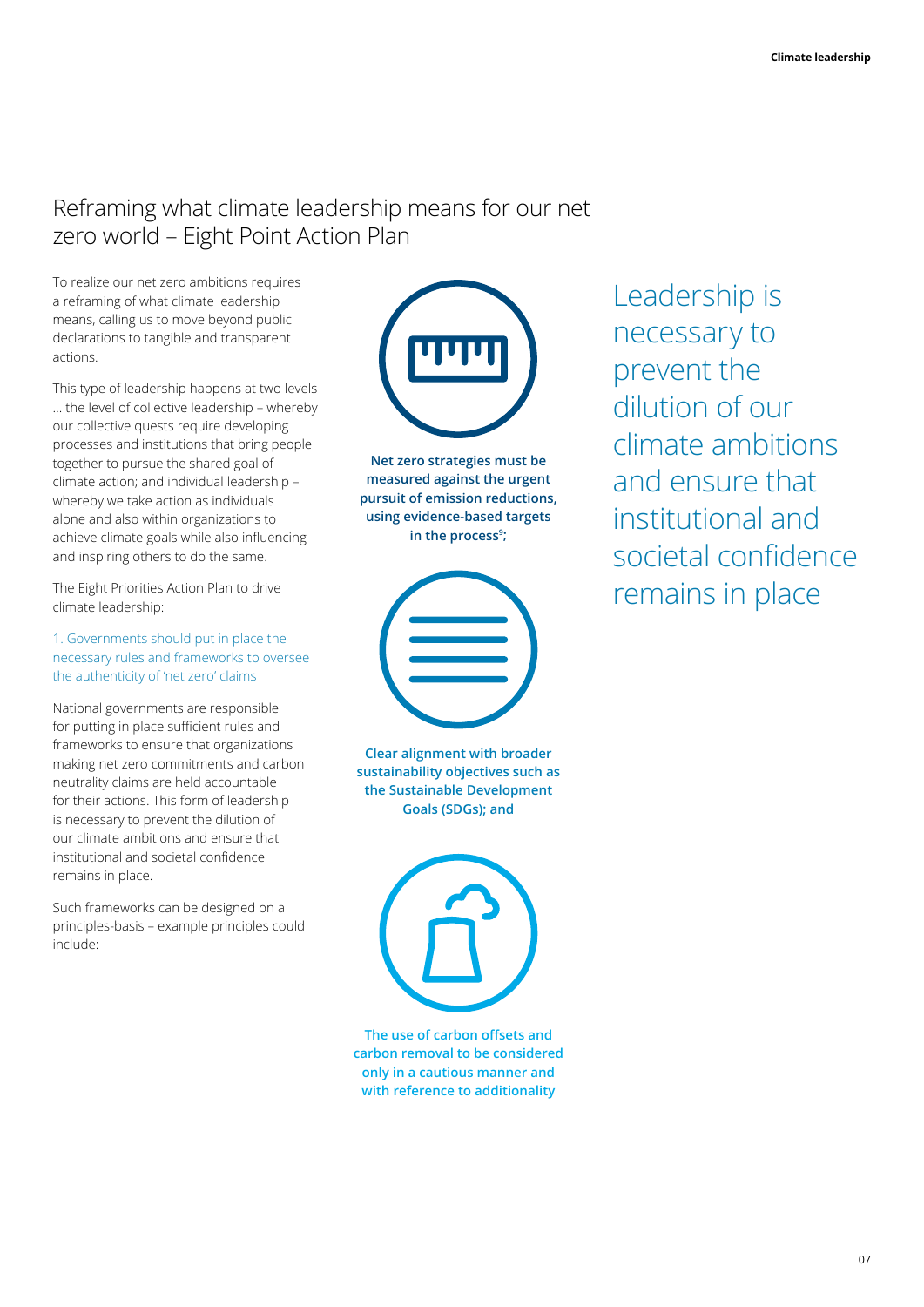#### 2. Companies should take the lead on providing the 'full picture' on net zero

Corporate leadership in the net zero game is critical and companies should commit to providing the 'full picture' on their net zero strategies to their stakeholders, which means covering all of emissions within their value chain.

Following the concept introduced by the GHG Protocol<sup>10</sup>, emissions should be divided into three categories known as scopes 1, 2 and 3. Scope 1 covers direct emissions from owned or controlled sources; scope 2 covers emissions from the generation of purchased electricity, heating and cooling of the company; and, scope 3 includes everything else in a company's value chain – indirect emissions, as a result of activities not owned or controlled by the company.

A genuine net zero commitment requires reduction of emissions in each scope – and transparent and full disclosure on the actions being undertaken to achieve this. The full picture should also include expressing emission reductions in both absolute terms and as a share of total emissions. This requires companies to provide details on the reference point used to calculate reductions i.e., the base-year.

A comprehensive corporate net zero strategy will include:



**A near-term target that will cover the next 5-10 years and set companies on their 1.5°C aligned carbon reduction pathway;**



**A long-term target that will only be met once a company has reduced their absolute emissions by 90% or more; and**



**To achieve net-zero with sciencebased targets11, emissions that are not possible to cut - the final 10% or less - have to be neutralized through carbon removals.**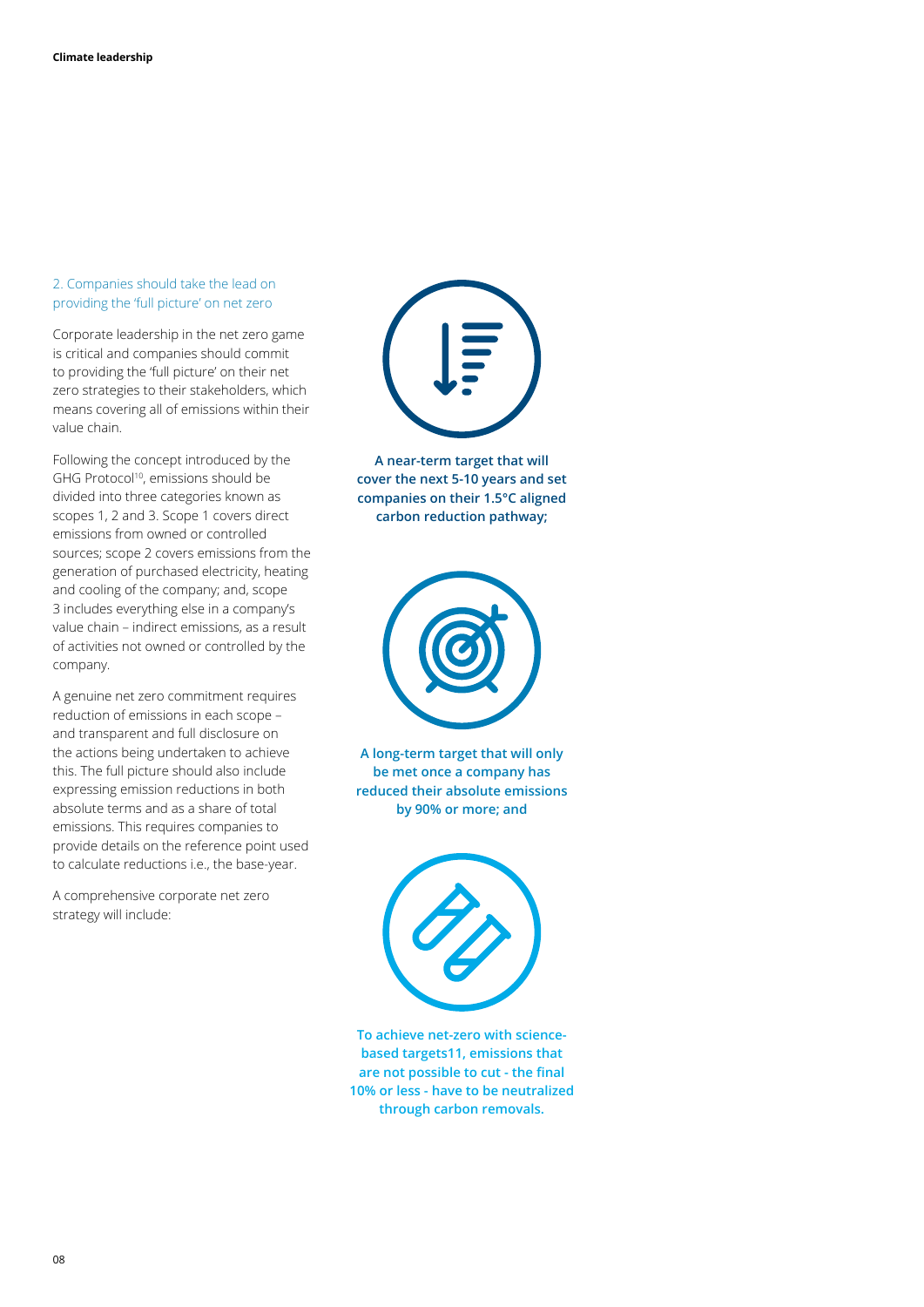The full picture should also include expressing emission reductions in both absolute terms and as a share of total emissions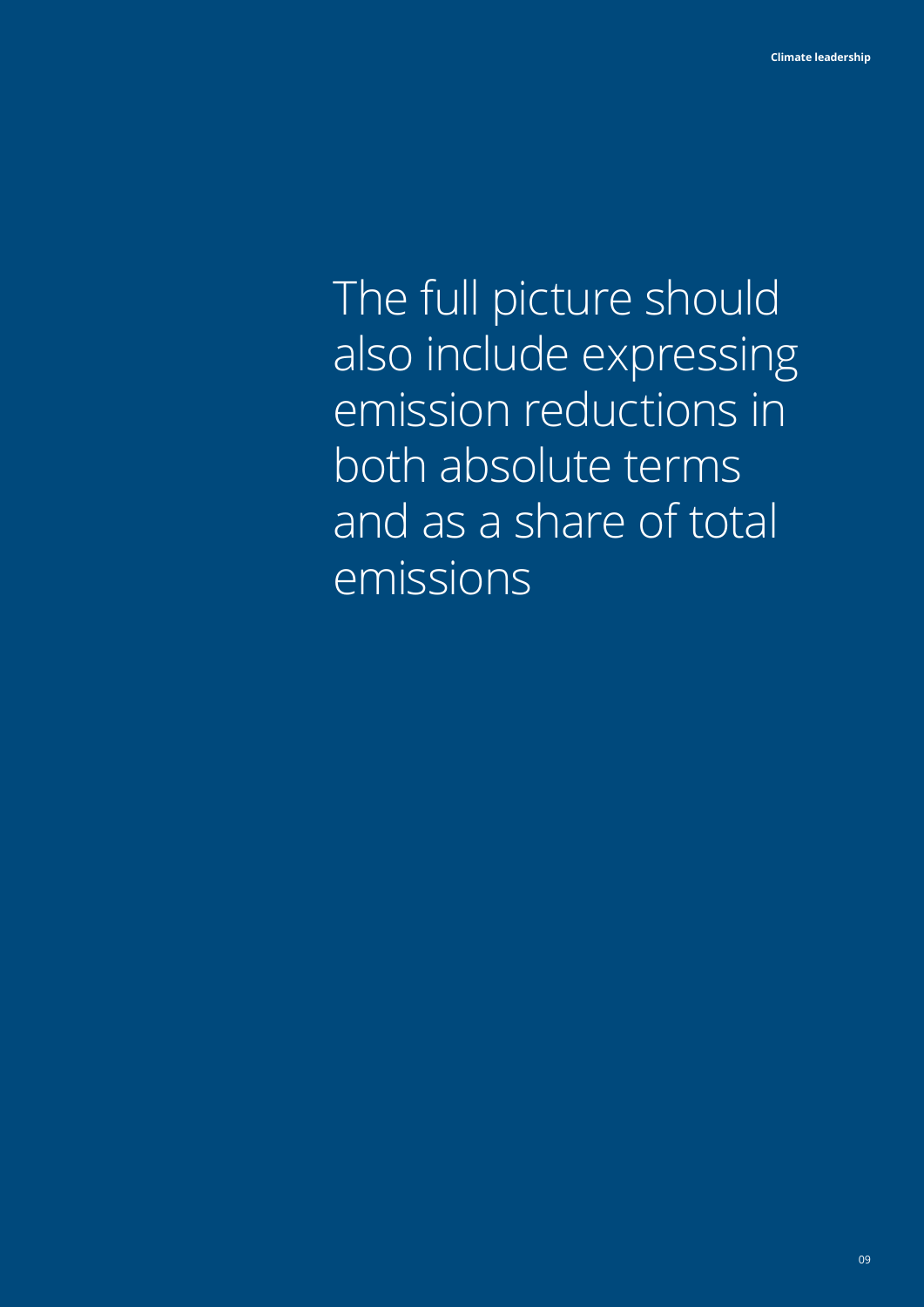#### 3. Capital markets must redefine the way in which net zero is reflected in financial decision-making

The capital markets and their actors have been playing an increasingly important climate leadership role. For example, in 2021 former Bank of England Governor and UN Special Envoy on Climate Action and Finance, Mark Carney, launched the Glasgow Finance Alliance for Net Zero (GFANZ) – specifically designed as a forum for leading financial institutions to accelerate the transition to a net zero global economy<sup>12</sup>.



**Reflects intentionality – such that there is specific intent to invest or finance a company, product or assets that helps achieve net zero.**



**Provides additionality – that any financing solution intervention should contribute in a differentiated way to the achievement of net zero beyond business as usual.**

However, this is just the beginning. For the regulators, the corporates and the financial institutions that play core roles in the global capital markets, climate leadership requires a reconsideration of exactly what can and must be done to achieve net zero. In the first and immediate instance, this should include:

**•** Building effective capital reallocation and financing structures that drive capital towards companies that are creating solutions to the climate crisis In designing such structures, this should include an understanding and articulation of impact that:



**Considers materiality – such that a large proportion of the future profits are related to and directly impacting the achievement of net zero.**



**Driving financial innovation and fresh thinking so that financial institutions do not solely focus on decarbonizing their portfolio and carbon intensive assets sitting on someone else's balance sheet Rather, financial institutions can play a climate leadership role through developing innovative products and services that accelerate the speed of the transition – ranging from offering green mortgages to retail clients through to scaling up venture investments into clean and transition technologies.**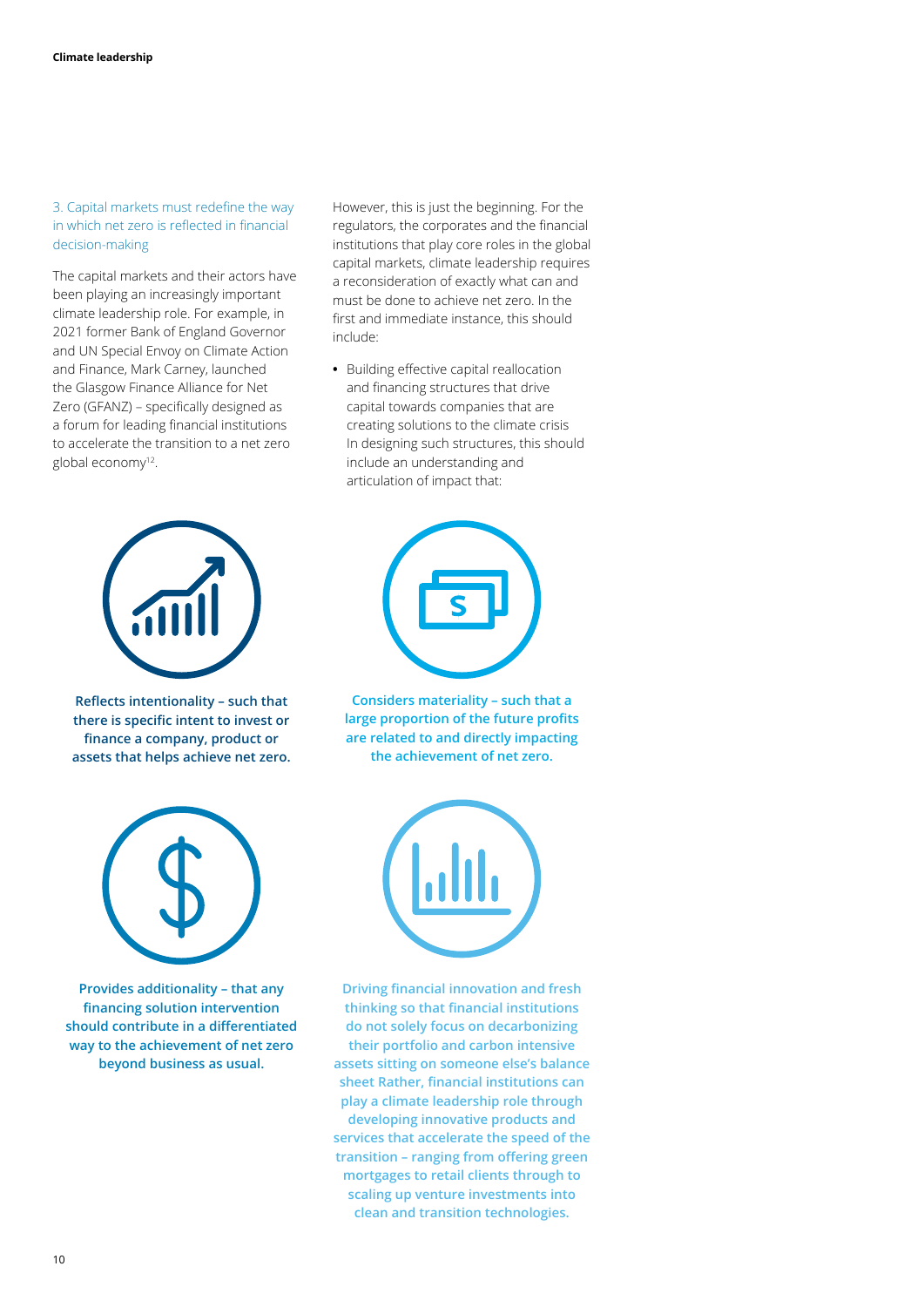4. Energy companies should lead the energy transition through speeding up the design and implementation of energy transition strategies

Energy companies with credible energy transition strategies must and will be part of the solution, and therefore move more quickly in terms of putting in place ambitious yet achievable transition strategies for the sector. This requires a redeployment of cash flows so as to invest in and develop renewable businesses, including associated infrastructure (e.g., electric vehicle charging points on fuel station forecourts). There has been an increase in energy firms committing to achieving net zero by 2050 but more is needed from the energy sector in terms of climate leadership.

For example, energy companies should increase research and development spending to focus on transition solutions. Net zero invariably means a huge decline in the use of fossil fuels and therefore climate leadership in the energy sector requires significant shifts in thinking. In 2021, the International Energy Agency (IEA) published its flagship report, Net Zero by 2050: A Roadmap for the Global Energy Sector<sup>13</sup>, outlining a new energy -sector pathway towards net zero and providing a detailed sector-by-sector analysis of the changes needed over the next 30 years. For leading energy companies, the Roadmap presents a powerful plan of how to get there and should be incorporated and reflected in corporate strategies.

At the same time, energy industry investors also play a leadership role. The IEA has identified the critical importance of a radical technological transformation of the energy sector<sup>14</sup>. While renewables and energy efficiency are central pillars, investors must also focus on additional technologies needed – technologies to widely electrify end-use sectors (such as advanced batteries); carbon capture, utilization and storage (CCUS); hydrogen and hydrogen-related fuels; and bioenergy.

To realize our net zero ambitions requires a reframing of what climate leadership means, calling us to move beyond public declarations to tangible and transparent actions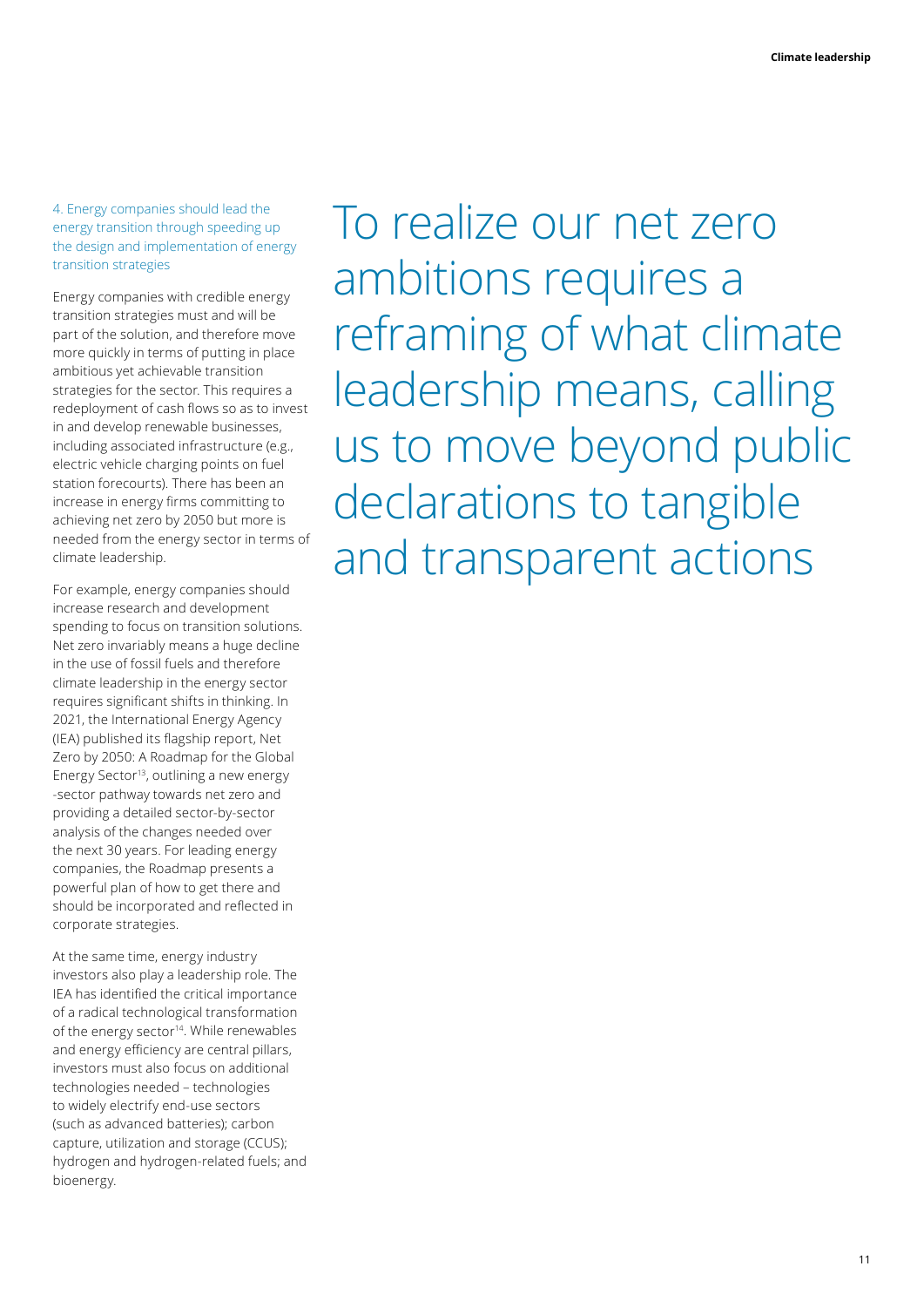#### 5. Tech sector should seize the opportunity to advance technologies to support the transition to net zero

The realization of a net zero future is dependent on the technologies that will revolutionize emission reductions and support deployment at scale. This does not stop solely with the energy sector. Technology should be developed and applied to all aspects of our lives, requiring the technology industry to prioritize the development of new technologies that specifically form a critical part of our net zero toolkit. At the same time, policy makers should also take steps to create the incentive and investment environment through which to drive this climate technology leadership.

Key areas in which climate technologies should be developed include, for example, the following:

Policy makers should also take steps to create the incentive and investment environment through which to drive this climate technology leadership



**Digital technologies supporting transition to greener supply chains at both the upstream and downstream ends, such as digitalizing supply chain management to reduce waste and improve efficiency.**

One thing we know for sure is that technological development needs to be faster than it currently is, particularly in areas that are not yet explored. A mix of public and private finance needs to be rapidly deployed to push climate technology to maturity.



**Blockchain and the distributed ledger based platforms through which to support the trading of environmental goods and services, based on transparent and efficient trading systems.**



**AI-infused analytics to drive responsible decision making to be clearly aligned with the Paris Agreement and net zero goals.**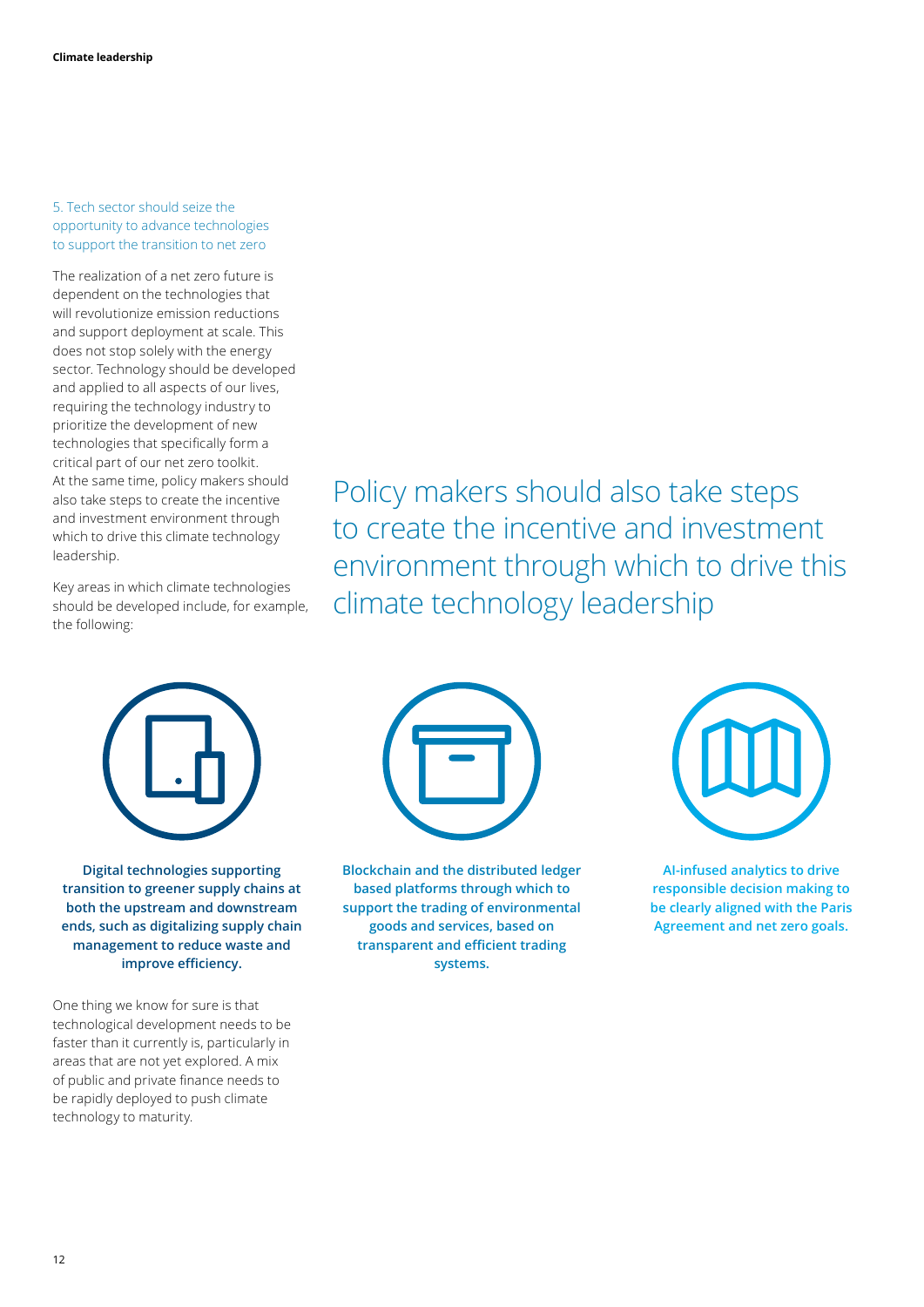#### 6. Investors must commit to portfolio decarbonization

Institutional investors can play a leadership role in driving emission reductions by committing to decarbonizing their investment portfolios. This calls for investors to reduce the carbon intensity of their portfolio by including companies with low emissions or which have made credible commitments to reduce their emissions. However, for maximum impact, emission intensity targets are not enough. Credible net zero strategy should be expressed in absolute emissions also.

Investor leadership demands a coherent and ambitious environmental, social and governance (ESG) strategy is developed and, critically, that this includes a path to net zero. An ESG strategy ensures that the investment approach, as well as the governance and risk management that sits around this, is clearly aligned with net zero goals. It requires the investor to:

Investor leadership demands a coherent and ambitious environmental, social and governance (ESG) strategy is developed and critically, that this includes a path to net zero



**Understand how climate interacts with organizational goals;**



**Define a net zero commitment including intensity reduction targets;**



**Build in assumptions for risk and return under different climate scenarios; and**

**Ensure that climate-related constraints are considered in the selection of an optimal portfolio.**

Investors should also play a role in how stranded assets are identified and subsequently managed. Stranded assets are those that at some time prior to the end of their economic life (as assumed at the investment decision point), are no longer able to earn an economic return (i.e., meet the company's internal rate of return), as a result of changes associated with the transition to a low-carbon economy (lower than anticipated demand / prices)15. To manage the risks and costs of these stranded assets, investors should leverage our understanding of the carbon budget and price in the risk of asset stranding, as well as pushing capital markets to build in emissions risk into asset prices.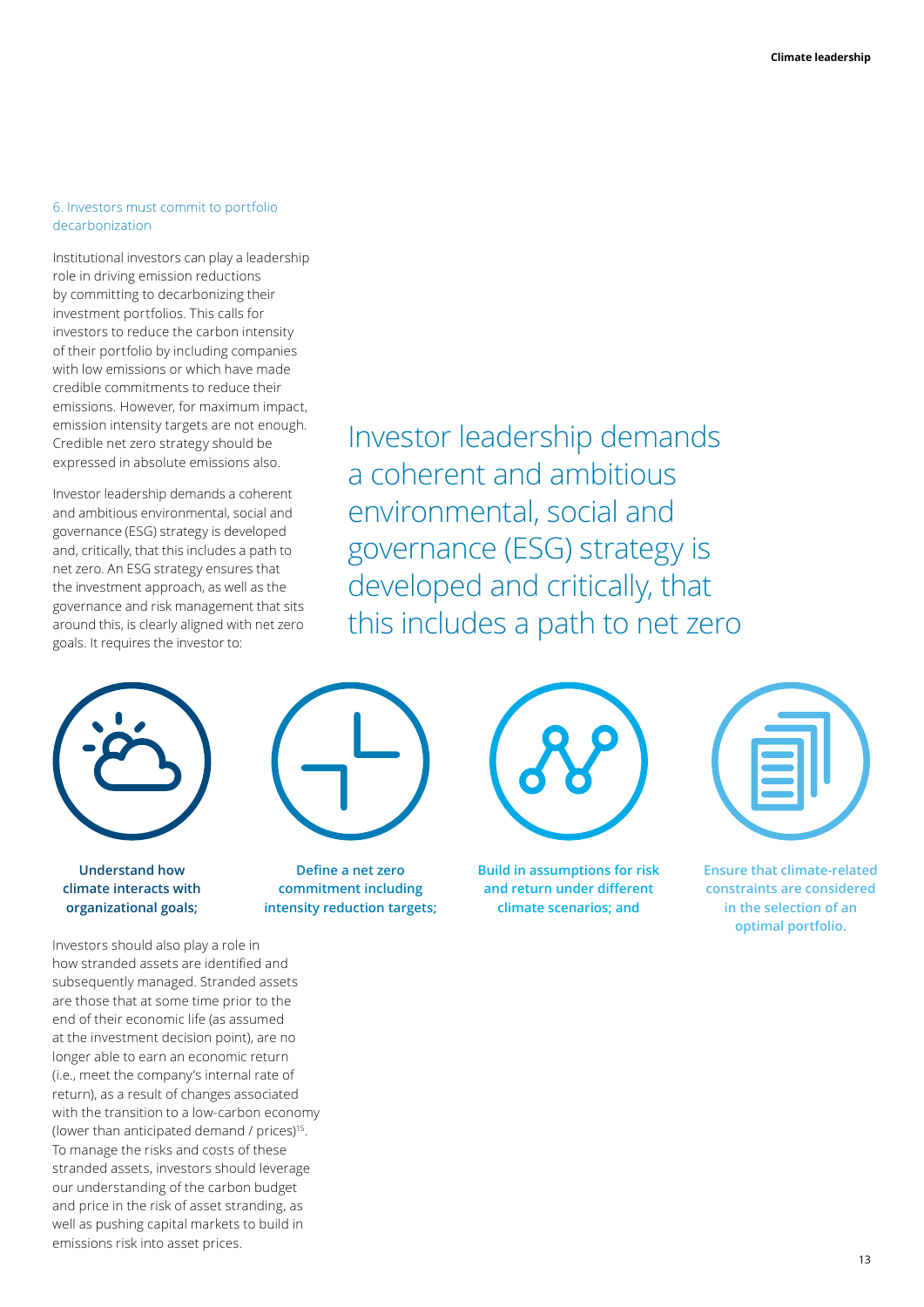All eyes are on COP28, to be held in the U.A.E in 2023 - time-critical in setting our direction towards realistically achieving our collective net zero targets.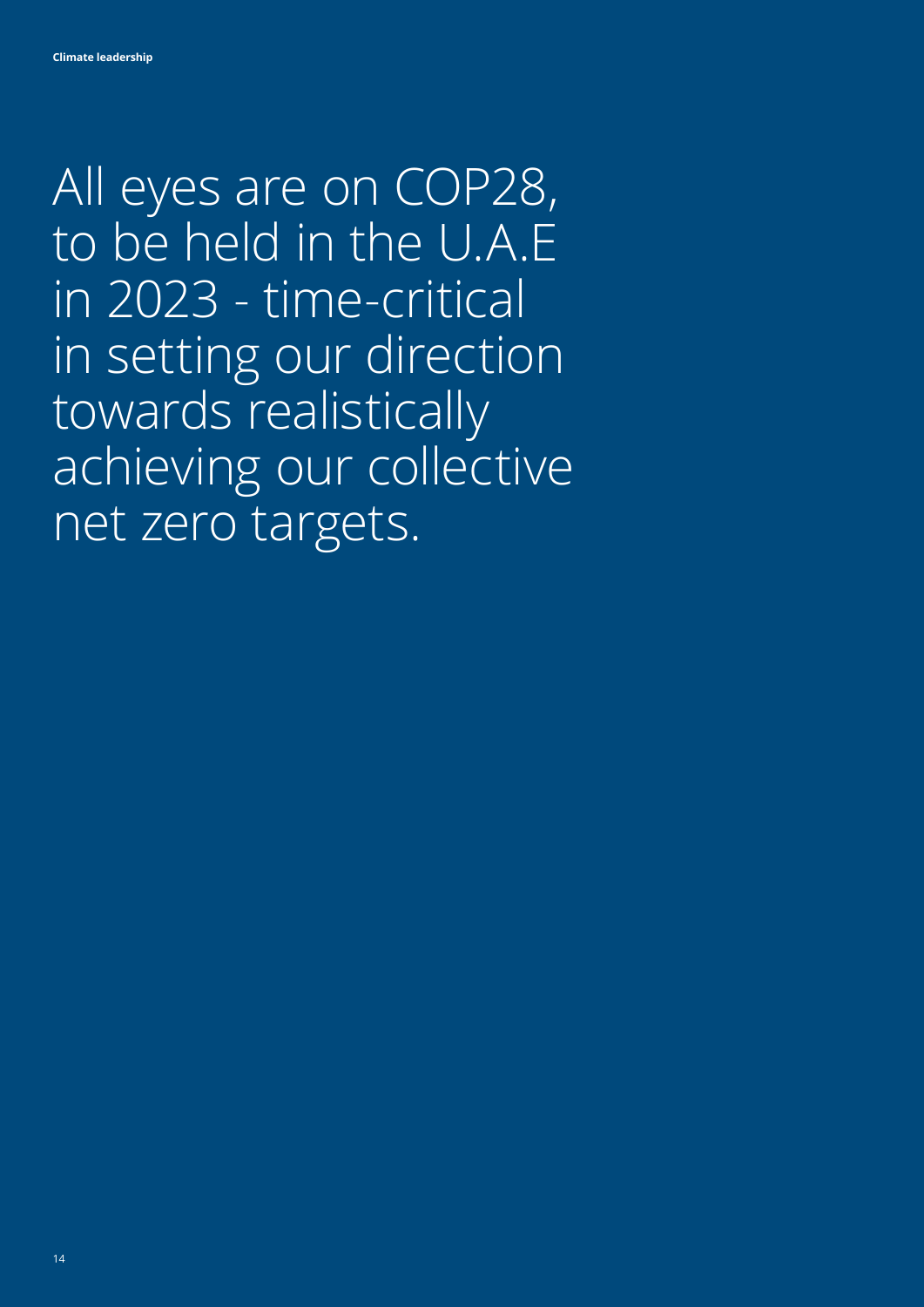#### 7. The private sector should pursue widespread use of internal carbon pricing in the absence of a global price on carbon

Much progress has been made on carbon pricing. COP26 ended with a strong result for the carbon markets. After six years of challenging and technical negotiations, an agreement was reached on the Paris Agreement rulebook for international cooperation through carbon markets. This provides the cornerstone for developing the tools needed for a transparent and accountable carbon market.

At the same time, significant work has been underway on enhancing the role and robustness of voluntary carbon markets. In 2021, the Taskforce on Scaling Voluntary Carbon Markets (TSVCM) announced the formation of an independent governance body for carbon markets and credits. Having been set up to take stock of voluntary offsetting schemes and identify key challenges to overcome, the TSVCM has been driving the world towards a global benchmark for carbon credit quality.

More is needed and this is where the private sector must play a bigger role. Carbon pricing is an essential part of the solution – an internal price that places a monetary value on emissions which can then be used to factor into investment decisions and business operations. The private sector should seek innovative ways to use carbon pricing in order to identify greater opportunities for greenhouse gas mitigation and reduce climate-related risks.

For example:

- For corporates using internal carbon pricing in investment appraisal and decision-making to evaluate risks from mandatory carbon pricing.
- For banking institutions using carbon pricing approaches to understand and assess their own portfolios, as well as in reviewing credit applications.
- For investors applying internal carbon pricing in investment decisions to better manage climate-related risks and opportunities.

The more that companies around the world start instituting their own internal price on carbon, the better prepared they are for a transition to a low-carbon economy and aligned with our net zero ambitions.

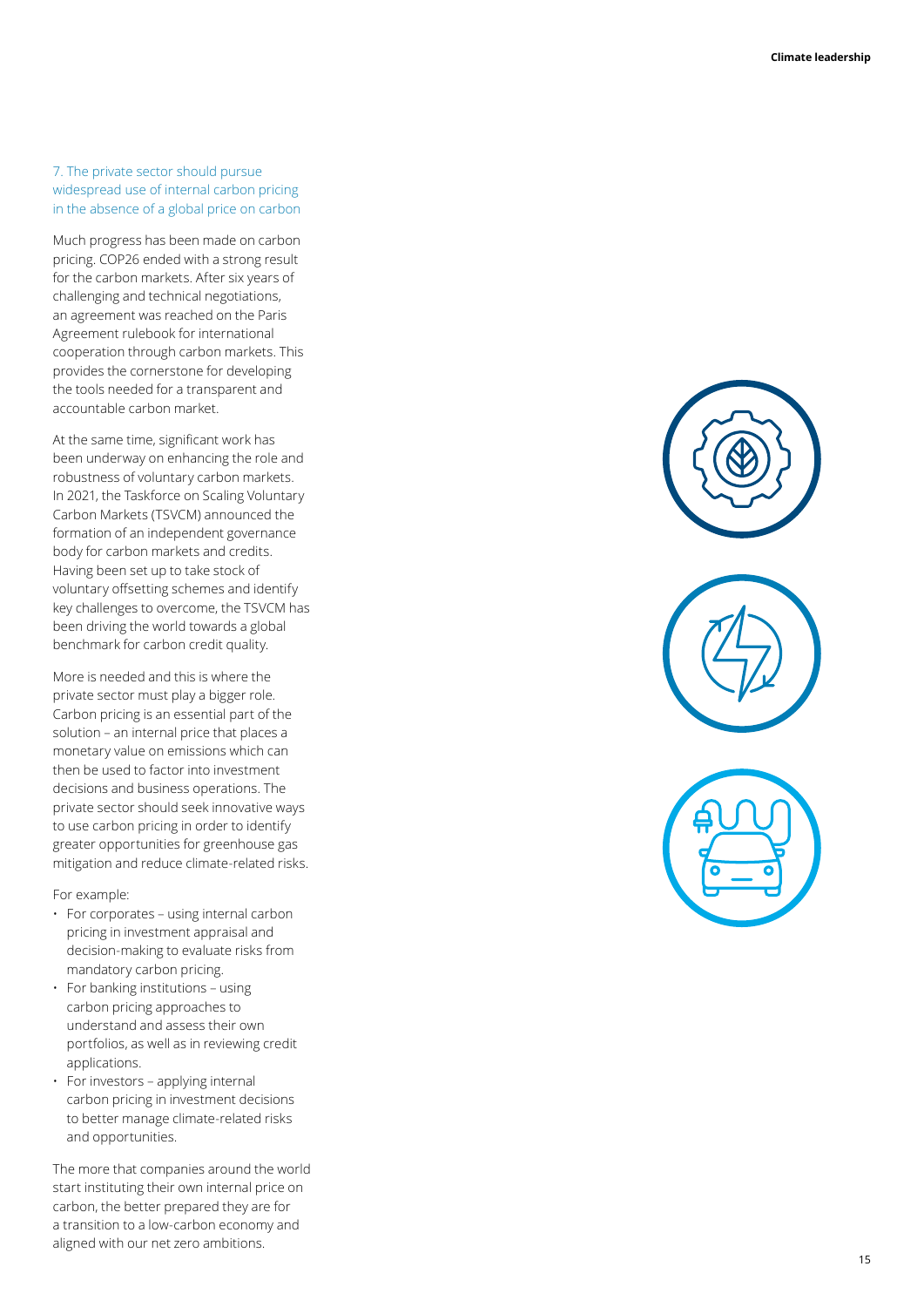8. Setting our leadership ambition now for COP28 - climate leadership driven from the Middle East

All eyes are on COP28, to be held in the U.A.E in 2023 - time-critical in setting our direction towards realistically achieving our collective net zero targets. Climate leadership will be required more than ever before. The region is already stepping up to this leadership role – in particular, with Saudi Arabia, the U.A.E and Bahrain taking the significant step forward in setting net zero targets at the national level.

As we look forward to COP28, key actors in the Middle East are proactively seeking climate solutions that deliver real impact on the region's emissions trajectory as well as defining their climate leadership roles. Governments, regulators, the private sector and civil society in the region are engaging on net zero priorities to ensure a truly successful COP28.

In particular, to deliver success, COP28 should aim to:



**Identify solutions to scale the sustainable finance market such that it can deliver on the financing and investment needs to support the net zero transition;**



**Progress on international negotiations to set a global price on carbon, as well as promulgating the development of efficient carbon markets;** 

Governments, regulators, the private sector and civil society in the region are engaging on net zero priorities to ensure a truly successful COP28.



**Incubate and accelerate critical climate technologies for urgent deployment across the world, as well as converge negotiations on finance and technology for climate action;**



**Provide an urgent response to the decarbonization of agriculture and food systems as well as addressing the needs of farmers across the globe.**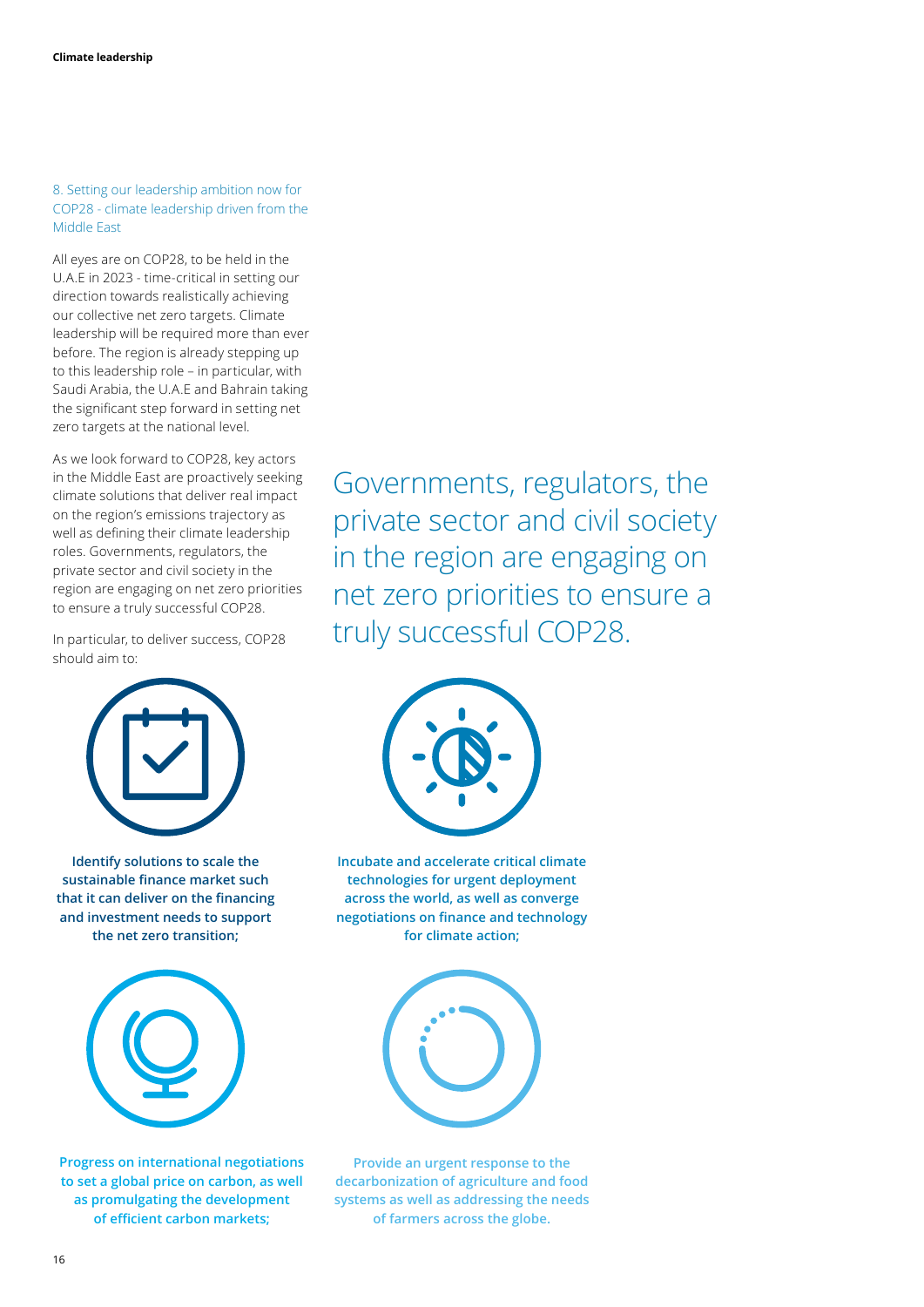#### **Endnotes**

- 1 Climate change widespread, rapid, and intensifying – IPCC — IPCC
- 2 World Meteorological Organization 2021
- <sup>3</sup>- HOME UN Climate Change Conference (COP26) at the SEC – Glasgow 2021 (ukcop26.org)
- 4- Glasgow Climate Pact | UNFCCC
- 5- Net Zero Coalition | United Nations
- 6- The Climate Pledge | Net Zero Carbon by 2040
- 7 Top corporations use misleading climate pledges to greenwash image, new report - Carbon Market Watch
- 8- Secretary-General's remarks to the World Leaders Summit - COP 26 | United Nations Secretary-General
- 9- Ambitious corporate climate action Science Based Targets
- 10- Greenhouse Gas Protocol | (ghgprotocol.org)
- 11- The Science Based Targets Initiative (SBTi) have launched a Net-Zero Standard, providing an independent assessment of corporate net zero target setting.
- 12<sub>- Glasgow Financial Alliance for Net Zero (gfanzero.</sub> com)
- 13- Net Zero by 2050 Analysis IEA
- <sup>14</sup>- Technology needs for net-zero emissions Energy Technology Perspectives 2020 – Analysis - IEA
- 15- Stranded Assets Carbon Tracker Initiative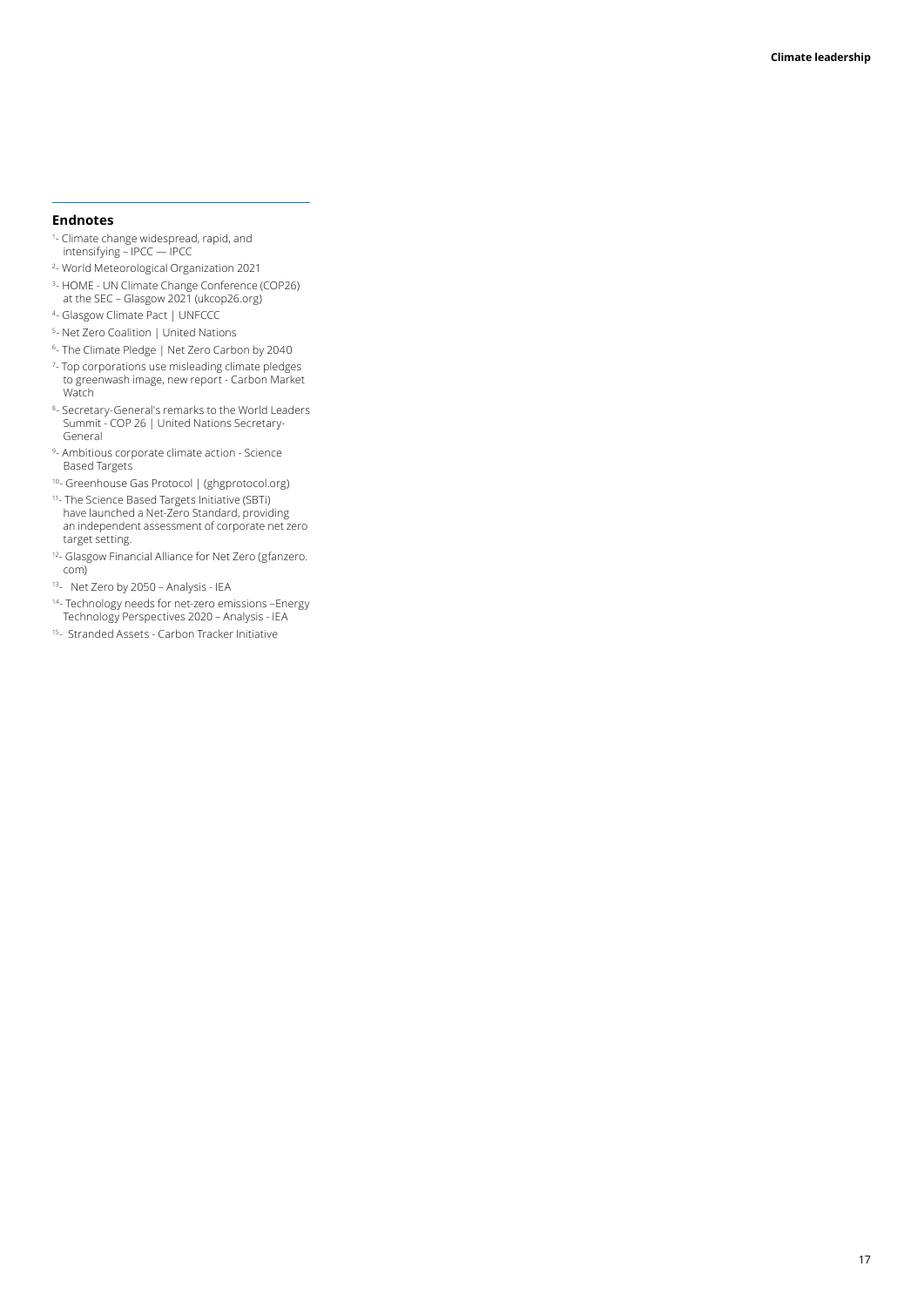## **Contact**



#### Jessica Robinson

**Senior Advisor, ESG and Sustainable Finance jesrobinson@deloitte.com**